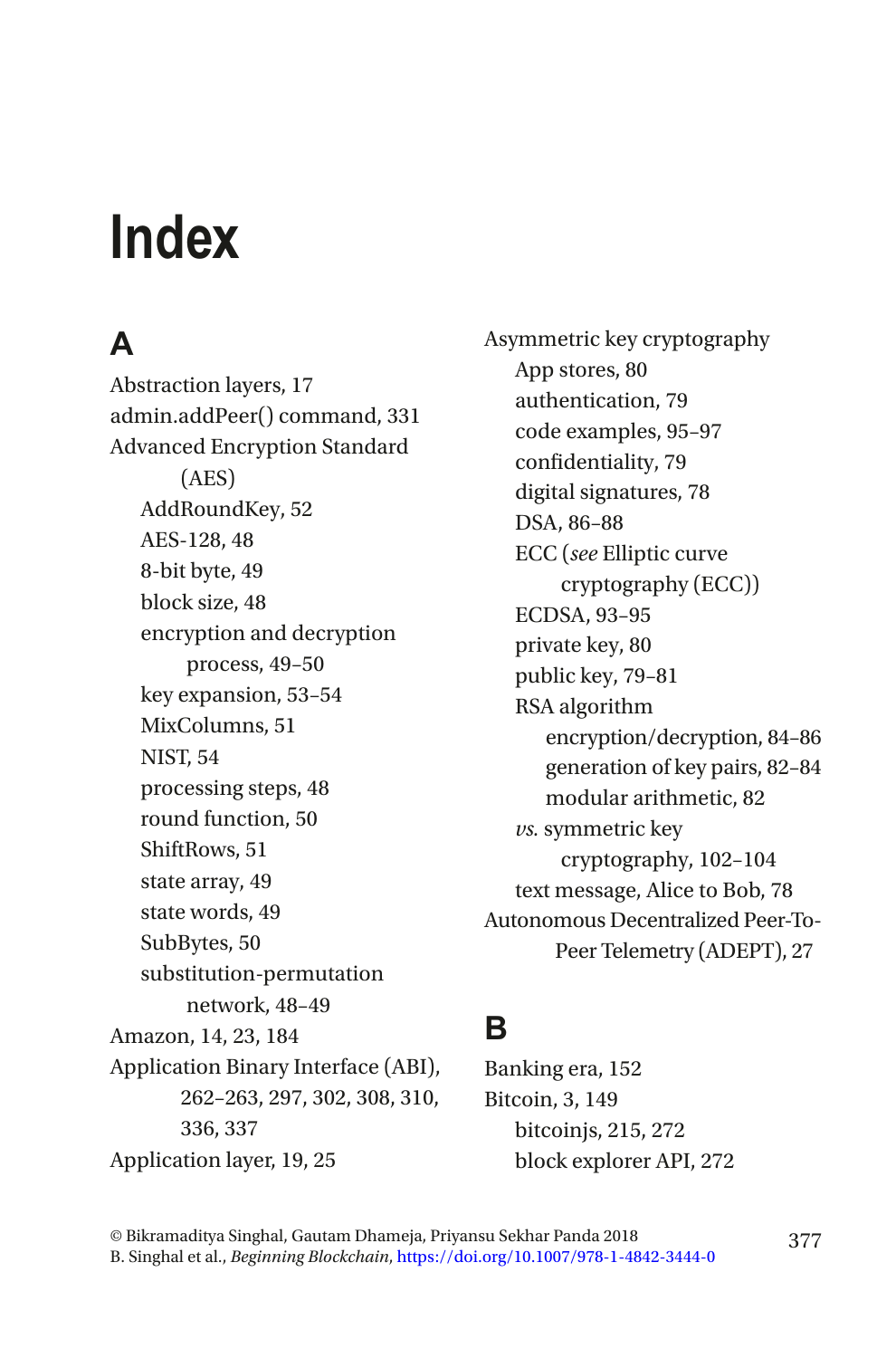block structure difficulty target, 165–168 header components, 162–163 field and size, 161 Merkle trees, 163–165 data structure, 159 dawn, 153–154 defined, 154–157 Ethereum, 220–221 full nodes, 209–210 genesis block chainparams.cpp, 169 hash information, 171 transaction information, 170 mining, 22 orphan blocks, 160 PoW, 22 smart contracts, 20 SPVs, 210, 212 transaction, Bitcoin test network addOutput method, 279 broadcast transaction, 281–282 transaction.addInput method, 279 get test net Bitcoins, 275 hex string, 280 keypairs creation, 274 sender's unspent outputs, 276–278 setup and initialization, bitcoinjs library, 273–274 Bitcoin (*cont*.)

sign transaction inputs, 280 wallets, 212–215 working with, 157–158 Bitcoin network block propagation, 193–194 consensus and block mining (*see* Block mining) discovery, new node, 174–178 full/lightweight nodes, 173 on Internet, 172 SPV, 173–174 transactions, 179–184 Bitcoin scripts CheckSig, 207 defined, 204 formation of combined validation, 205 granular components, 200 input and output code, 203–204 practical example, 202 ScriptPubKey, 201, 203, 207 ScriptSig, 201 stack-based implementation, 206–207 transaction fields, 199 transactions revisited, 196–198 Bitcoin<sub>I</sub>, 215 Blockchain advantages, 1 applications actors, handle requests, 137 backend database, 135 Bitcoin node, 135–136 centralized web server, 135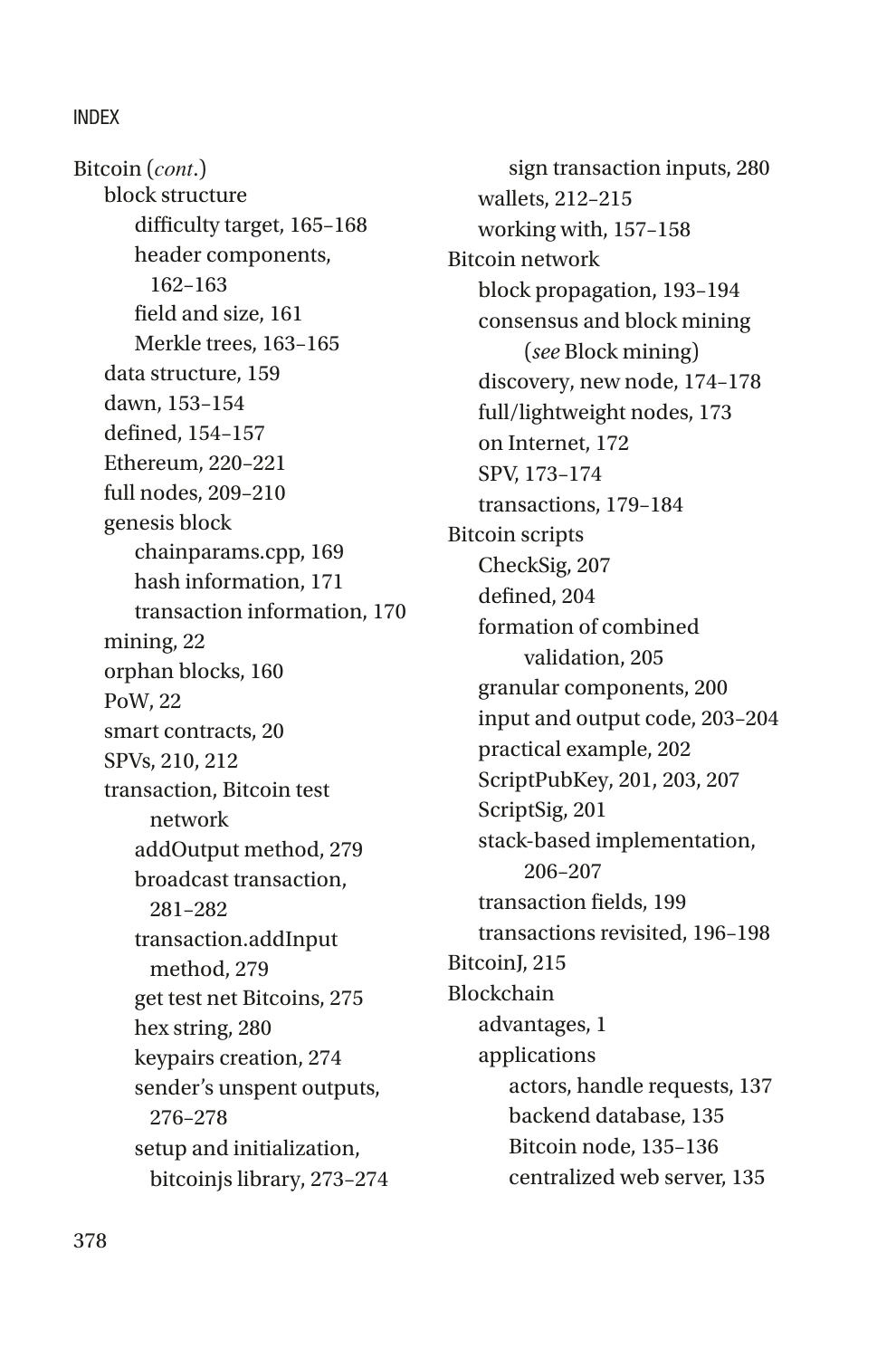cloud-empowered blockchain system, 136–137 cloud services, 136, 138 consensus algorithms, 137 DApps, Ethereum network, 138 development, 269–270 hybrid, 138 interaction, 271 public blockchain, 136 banking system, 2–3 Bitcoin (*see* Bitcoin) business problems and situations, 34 Byzantine Generals' Problem, 33 centralized system, 33 components, 32 computer science engineering (*see* Computer science engineering) core, 32 cryptocurrency implementations, 32 cryptography (*see*  Cryptography) data structure, 9, 123 decentralized and peer-to-peer solution, 6–7 description, 31 distributed consensus mechanisms, 130–131 fundamentals, 122

game theory (*see* Game theory) handcrafting transactions, 312–313 intermediary *vs.* peer-to-peer transaction, 4–5 offerings, 24 PBFT, 134–135 PoS, 133–134 PoW, 131–133 properties auditability, 127 consistent state of ledger, 127 democratic, 125 double-spend resistant, 126 forgery resistant, 125 immutability, 125 resilient, 127 real-world business problems, 31 scalability Bitcoin adoption, 139 centralized system, 139 consensus protocols, 139 database sharding, 143–145 disruptive technologies, 139 off-chain computation, 140–143 public and private Blockchains, 140 transactions, 139 scenarios, 123 transactions, 127–129, 312 use cases, 26–27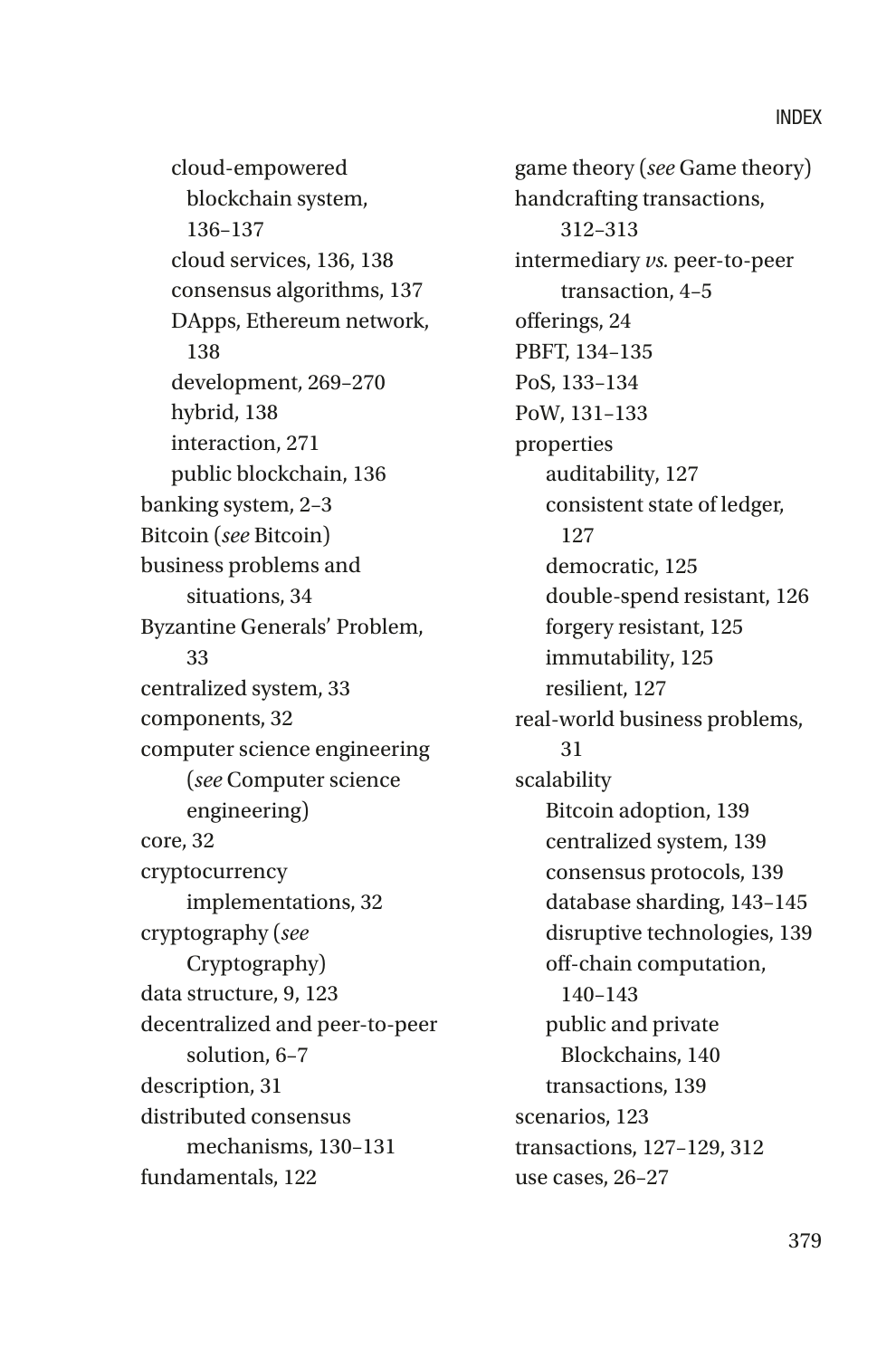Block ciphers, 40–41 Block mining ballpark values, 190 block header, 189 block reward, 187 coin creation, 187 cryptographic security, 185 defined, 184 halving process, 187 hash and target value, 190 incentivization mechanism, 192 miners, 188 nodes, 188 orphaned blocks, 193 PoW, 185, 191 transaction fees, 186 valid block, 190 Bureaucratic system, 3 Business transaction, 4 Byzantine Generals' Problem, 110–112, 114

#### **C**

Centralized systems advantages, 14 *vs.* decentralized systems, 11–14 limitations, 14, 23–24 Coinbase transaction, 179 Computer science engineering blockchain block-1234, 116 block structure, 117 data structure, 114

genesis block, 115 hash pointer, 114–115 parent block, 115 SHA-256, 116 Merkle trees, 117–122 Consensus layer, 22 Contract.deploy method, 303 Cryptography advanced mathematical techniques, 34 asymmetric key (*see*  Asymmetric key cryptography) authentication, 35 ciphertext, 35–36 confidentiality, 35 data integrity, 35 Diffie-Hellman key exchange, 98–101 encryption techniques, 35 hash functions (*see* Hash functions) non-repudiation, 35 plaintext, 35 steps, 36 symmetric key (*see* Symmetric key cryptography) transactions, 33

#### **D**

Database sharding, 143–145 Data Encryption Standard (DES) 64-bit block size, 43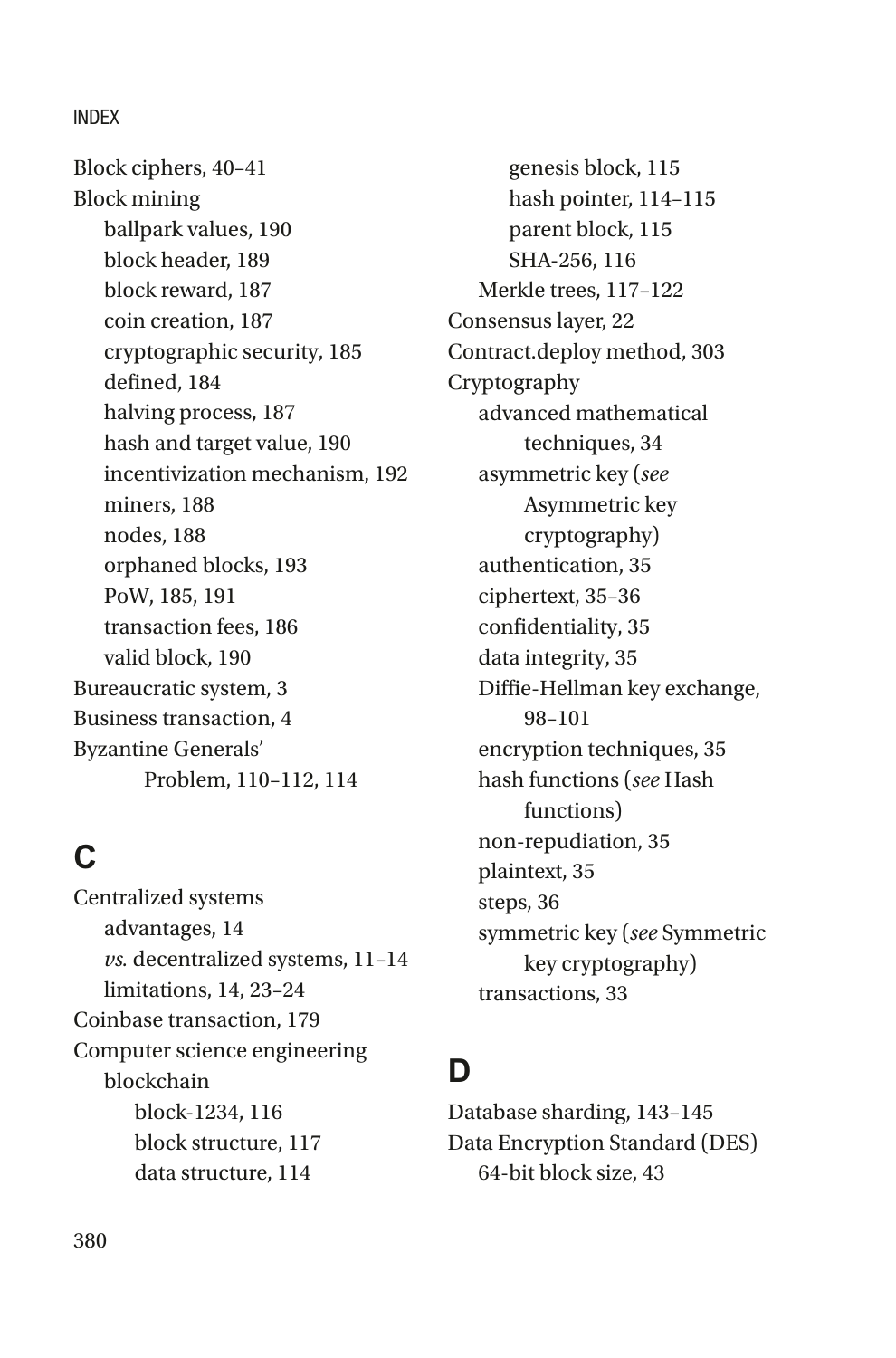cryptography, 44 Feistel cipher, 43, 45–47 key generator, 44 limitations, 48 Moore's law, 43 round function, 47 Decentralized applications (DApps) architecture public nodes *vs.* self-hosted nodes, 315–316 servers, 316 blockchain-based, 268 client application, web3 getPoll function, 371 html file and scripts, 360 JavaScript functions, 371 polling web application view, 366 send on vote function, 372 smart contract interaction code, 366 transaction, smart contract function, 372–373 voted event, 373–374 web3.eth.Contract submodule, 371 private Ethereum network (*see*  Private Ethereum network) smart contract (*see* Smart contract, DApp) voting system, 269 Decentralized applications (DApps), 138

Decentralized systems advantages, 15, 24 *vs.* centralized systems, 11–14 limitations, 15 peer-to-peer system, 16 Diffie-Hellman key exchange, 98–101 Digital signature algorithm (DSA), 62, 86–88

#### **E**

Elliptic curve cryptography (ECC) 160-bit ECC key, 88 characteristics, 89–92 discrete logarithm problem, 88 domain parameters, 92 mathematical equation, 88 shapes, 88 Elliptic Curve Diffie-Hellman (ECDH), 93 Elliptic Curve Digital Signature Algorithm (ECDSA) key generation, 93 *vs.* RSA, 93 sender and receiver, 93 signature generation, 94 signature verification, 94–95 Ethereum blockchain, 219 accounts advantages, 232–233 Contract Accounts, 228 EOAs (*see* Externally Owned Accounts (EOAs))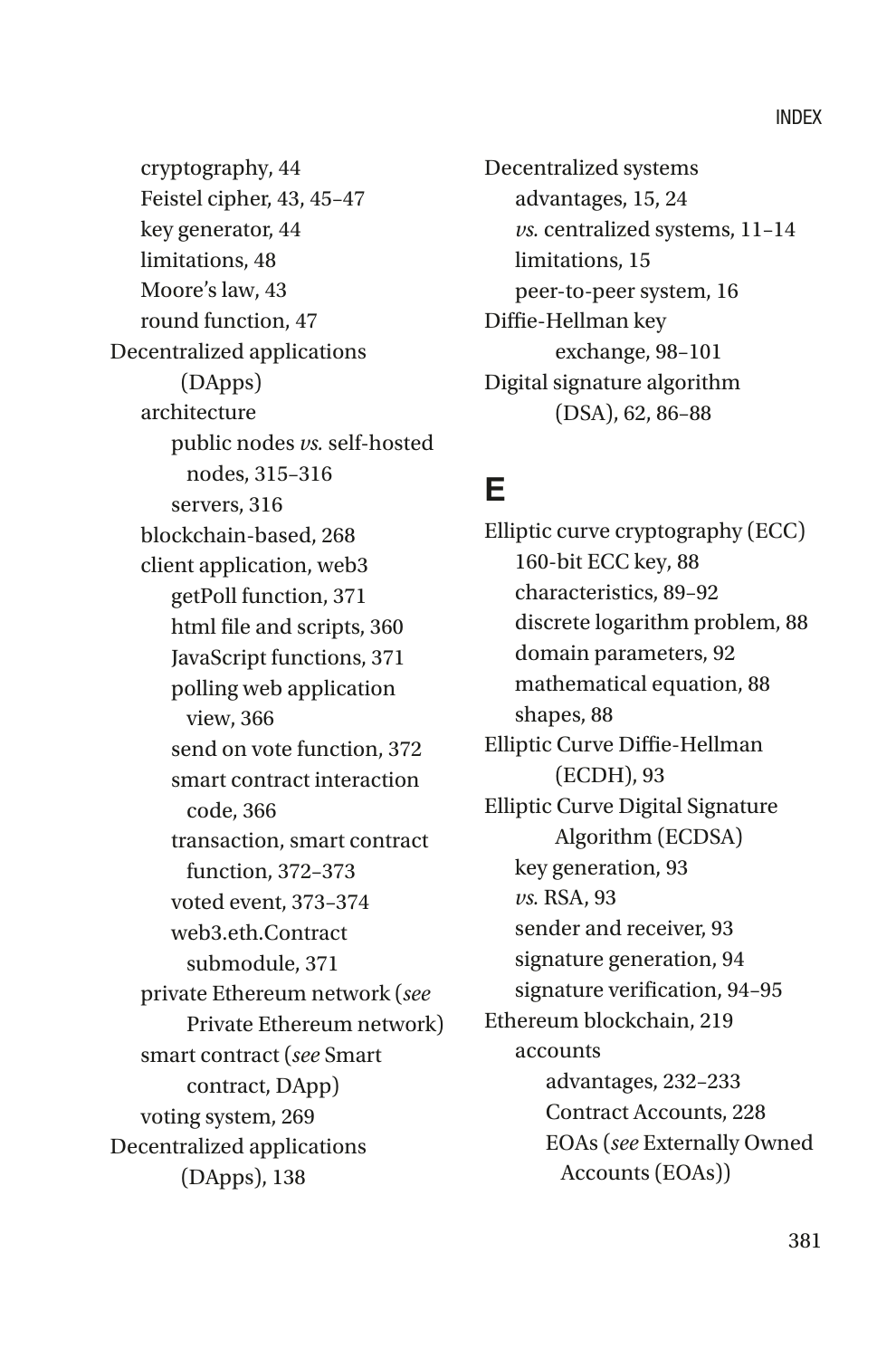state, 233–235 UTXOs advantages, 231–232 Bitcoin to, 220–221 block metadata, 226 consensus-subsystem information, 227 data references, 226 data structure, 225 decentralized applications, 221, 222 design philosophy, 223–224 ecosystem DApp, 264 development components, 265 limitations, 263 Swarm, 264 Whisper, 264 EVM, 222, 257–262 gas and transaction cost, 248–253 Infura API service, 284 Merkle Patricia tree, 237–239 mining, 22 PoW, 22 RLP encoding, 239 Ropsten test network library and connection, 284–285 preparation, 287–288 send transaction, 290–292 Ethereum blockchain (*cont*.)

set up Ethereum accounts, 285–286 sign transaction, 288–289 testnet faucets, sender's account, 286–287 smart contracts, 20, 253–254 application, 256 blocks, 255 compilation, 297 contract creation, 256–257 deploy, 302 executing, 309–311 Remix IDE, 294–295 solidity programming language, 293 transaction, 295, 297 voting application, 255 software development and deployment, 223 state transaction function, 245–247 transaction and message structure, 240–244 transaction execution information, 227 trie usage, 236 Ethereum virtual machine (EVM) ABI, 262–263 absolute determinism, 258 easy security, 258 JVM, 222 memory, 261–262 native operations, 258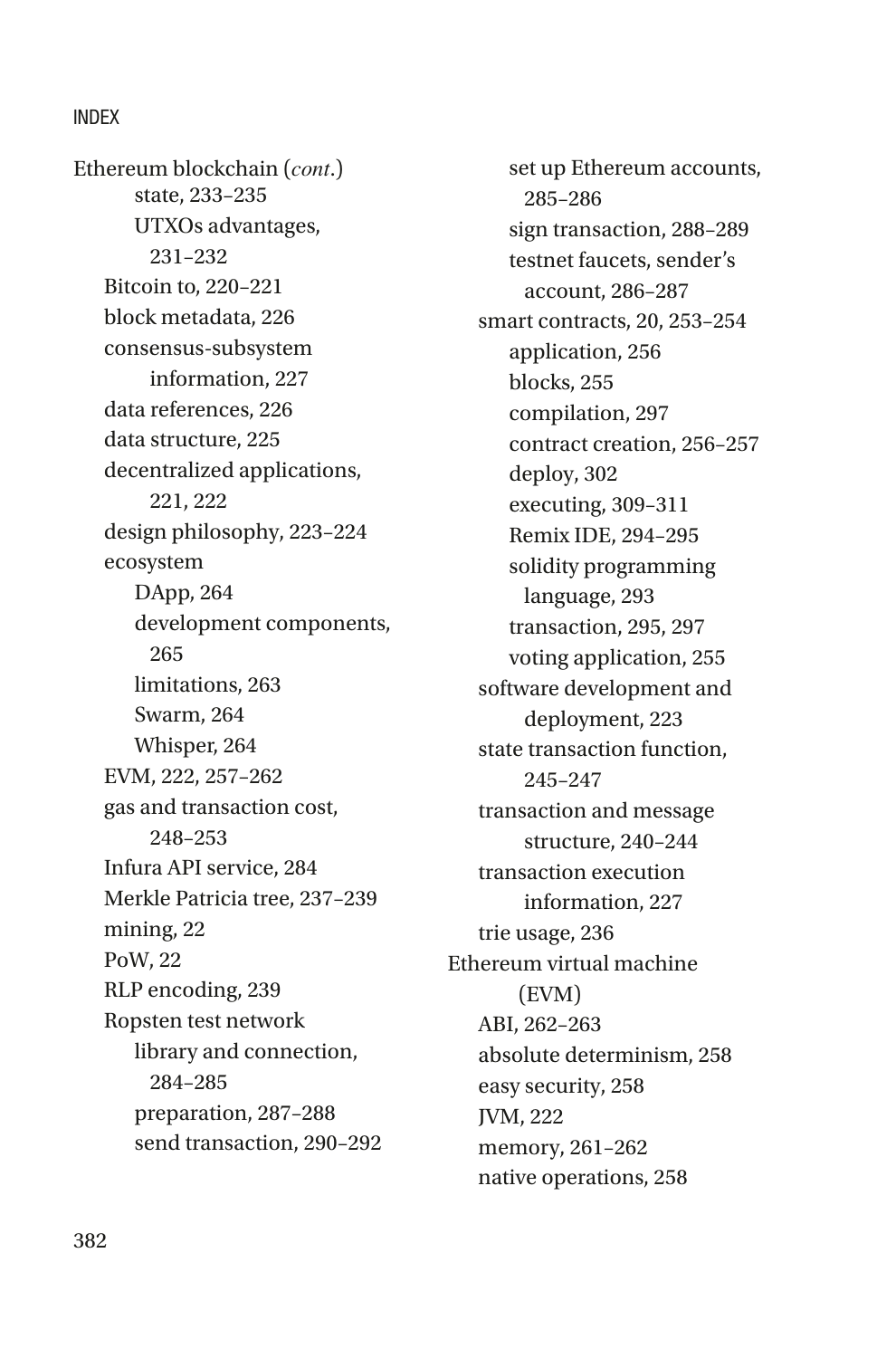P2P network, 259 simplicity, 257–258 smart contract deployment and usage, 259–260 space optimization, 258 stack, 262 storage, 260–261 Ethminer, 253 Execution layer, 20 Externally Owned Accounts (EOAs), 228 to Contract Account transaction, 230–231 to EOA transaction, 229

#### **F**

Feistel cipher, 43, 45–47 Fiat currency, 152 Financial services market, 25

#### **G**

Game theory Bitcoins, 104 blockchain job, 104 Byzantine Generals' Problem, 110–112, 114 cricket tournament, 104 Nash Equilibrium, 107–108 prisoner's dilemma, 108–110, 113 real-life situations, 104, 106, 113 sport event, 106

strategies, 105 vegetables, 105 zero-sum games, 112–113 Government sectors, 28

#### **H**

Handcrafting transactions, 312–313 Hash functions applications, 73 basic form, 56 Bitcoin, 60 code examples, 74–75 core properties, 56 hash value, 56 information security applications, 55 message digest (MD) family, 62 puzzle friendliness, 60 RIPEMD, 67 search puzzle, 61 security properties collision resistance, 57–58 pre-image resistance, 58–60 SHA (*see* Secure Hash Algorithm (SHA)) Hyperledger, 20, 24, 117, 134, 139

### **I, J**

Initial Coin Offering (ICO), 26 Internet Engineering Task Force (IETF), 74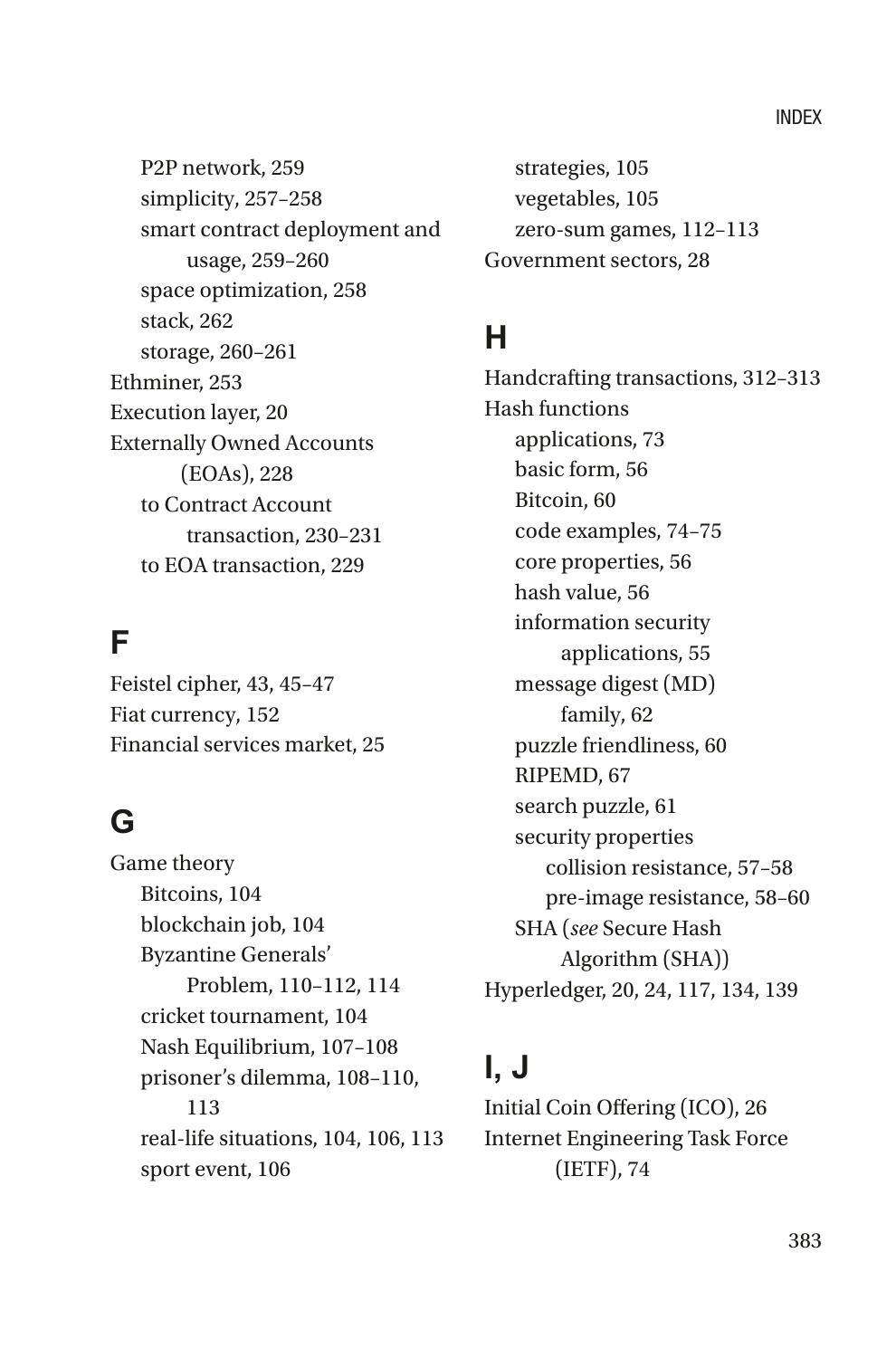### **K**

Keypairs, 274

# **L**

Layers abstraction, 17 application, 19 consensus, 22 execution, 20 propagation, 21–22 semantic, 20–21

# **M**

Merkle trees, 21, 117–122 Message authentication code (MAC), 55, 76–77 Mining, 156 Mist wallet, 265 Monetary transactions, 9–11 Money banking era, 151–152 fiat currency, 152, 153 gold and silver metals, 151 Internet, 153 pimitive barter system, 150

# **N, O**

Nash Equilibrium, 107–108 National Institute of Standards and Technology (NIST), 54 National Security Agency (NSA), 62

# **P, Q**

PBFT, *see* Practical Byzantine Fault Tollerance (PBFT) Pimitive barter system, 150 PoS, *see* Proof of Stake (PoS) PoW, *see* Proof of Work (PoW) Practical Byzantine Fault Tollerance (PBFT), 134–135 Prisoner's dilemma, 108–110, 113 Private Ethereum network account creation, 323 first node configuration, 327 custom genesis configuration, 326 geth command, 326–328 genesis.json configuration file, 324–325 geth data directory, 322 install geth, 321 second node command, 330 genesis.json configuration, 329 geth console, peers, 331–332 geth initialize configuration, 329 geth logs, 333 Proof of Stake (PoS), 133–134 Proof of Work (PoW), 22, 131–133 Propagation layer, 21–22 Pseudorandom number generator (PRNG), 40, 43, 73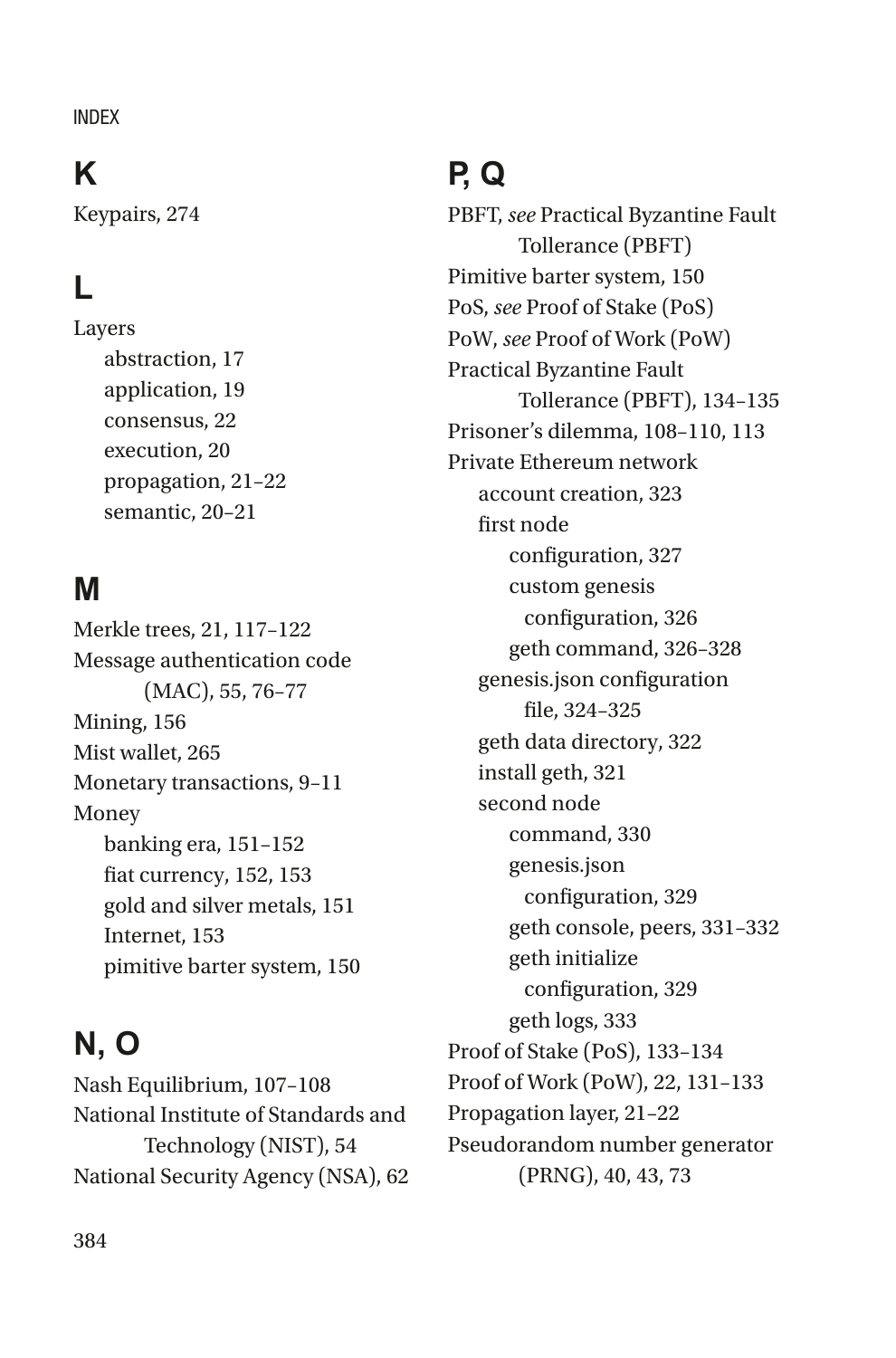Public key infrastructure (PKI), 80–81 Public *vs.* private blockchains, 313–314

# **R**

RACE Integrity Primitives Evaluation Message Digest (RIPEMD), 67 Regular transactions, 179

#### **S**

ScriptPubKey, 198 Secure Hash Algorithm (SHA) DSA, 62 NSA, 62 SHA-1, 62, 64 SHA-2, 63–64 SHA-3 cryptographic hash functions, 68 Merkle-Damgård construction, 68 NIST, 67 sponge construction, 68–70, 72 state array representationin, 71 variants, padding, 69 SHA-256 and SHA-512, 65–66 versions, 62 Semantic layer, 20–21

sendSignedTransaction function, 290 Simplified Payment Verification (SPV), 173 signTransaction function, 289–290 Smart contract, Ethereum DApp client applications html code, 360 interaction code, 366 polling web application view, 366 transaction, 372 creation ABI, 337, 339 byte code, 339 polling functionality, 334 preceding code snippet, 335 Remix online Solidity editor, 337 solidity code snippet, 334 voting functionality, 336 deploying private network, 345 web3 library and connection, 345 Smart software engineering, 34 Solidity programming language, 293 Stock transaction, 5–6 Stream ciphers, 39–40 Supply chains, 28 Symmetric key cryptography AES (*see* Advanced Encryption Standard (AES))